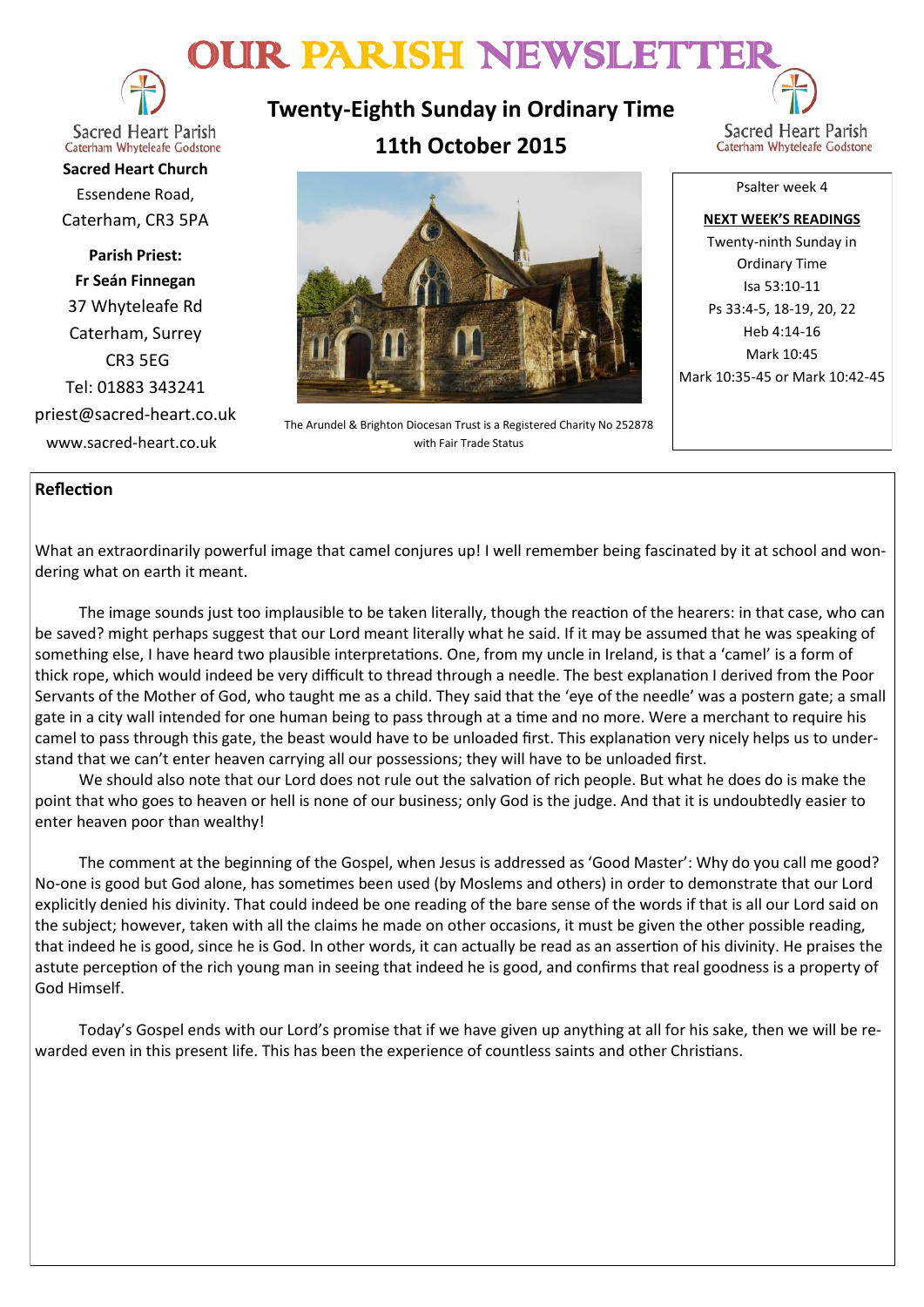**The Intriguing Ancestry of Rev. Francis J. R. Roe. First Parish Priest of The Sacred Heart Caterham. WHO DO YOU THINK HE WAS? WHY IS THE TERCENTARY OF THE BIRTH OF HIS GREAT GREAT GRANDFATHER BEING CELEBRATED IN CHESHIRE? WHAT PROFESSION LINKS SO MANY MEMBERS OF BOTH SIDES OF HIS FAMILY? WHERE DOES JANE AUSTEN ENTER THE PICTURE? ALL TO BE REVEALED IN A TALK BY ANN LARDEUR ON FRIDAY EVENING** 

**23th OCTOBER AT 7.45 PM IN THE SACRED HEART CHURCH**



*Pontifical Mass for Feast of St Philip Howard:* Bishop Richard will celebrate Pontifical Mass for the Feast of St Philip Howard, Co-Patron of the Diocese on Sunday 18th October at 3pm. For more information contact Arundel Cathedral.

*Reflection Day for Year of Mercy - 'Christ looks at us with Mercy and calls us to Discipleship':* Saturday 14 November from 10am-4pm at St Theresa's School, Effingham, Surrey RH5 6ST. Tickets £10. To book contact David Wills on 01293 651157 or email [david.wills@dabnet.org.](mailto:david.wills@dabnet.org?subject=Jeff%20Cavins%20Day%2014%20November)

Room at the inn? Charity HOST is seeking friendly people who could volunteer to offer an invitation to adult international students for a day, weekend, or four days at Christmas. Learn about other cultures, welcome a guest far from home, and make the world a little friendlier! To be put in touch with your local organiser, visit [www.hostuk.org](http://www.hostuk.org) or call 020 7739 6292.

PNL will be offering a group for bereaved people to enable them to talk about their loss and how it is affecting them. The sessions will be facilitated by members of the Bereavement Team but areas of discussion will be put forward by members of the group.

This group will run on the second Tuesday of every month commencing on 10th November.

We will meet after 10am Mass, 10.30am - 12.00pm in the meeting room at St. Joseph's. For further information please contact Maureen on 07759 795319 or Nicki on 07753 661791



Today, Bishop Richard will be coming to our parish to celebrate the 5.15pm Mass, remembering Fr John Gwynn, on the centenary of his death in the First World War. There will be a celebration in the Centenary Hall after Mass, refreshments will be served. All are welcome

### **School forms**

Fr Seán will sign school forms after all Sunday Masses. Please bring the appropriate documentation with you.

If you have a bike/scooter/buggy that you've been meaning to sell but still not got around to it, let us sell it for you and all sales will go to the diocesan refugee appeal. Items will be collected on Sunday 11th October after each of the masses. Please bring them to the church car park.

If you're looking for a bike/buggy or scooter, please come and grab a bargain, all the money is going to a very good cause.

150 Year Celebration Concert at the United Reformed Church

On Sunday 18th October 2015 at 3.pm. Three International Musicians offering beautiful music suitable for most age groups. Followed by afternoon tea and cakes.

#### **THE JOHN FISHER SCHOOL -vacancy**



SITE ASSISTANT required as soon as possible Salary Scale 3/4 – Salary range £18,045 - £21,552 full time equivalent The school is currently looking to employ a permanent Site Assistant to work with the Site Supervisor to ensure that the school grounds and premises are a clean, tidy, safe and well maintained environment. The hours are 20 per week, all year round. These hours are to be worked 7am –11am but flexibility is required. Completed application forms should be sent with a covering letter to Janet Rigby, Office Manager on *jrigby3@suttonmail.org* by 12 noon on the closing date Monday, 12<sup>th</sup> October .

World Youth Day: The next World Youth Day will be celebrated in Krakow, in July 2016. Young people 15-30 can go in a group; 18-30 as individuals. The cost will be £450, all-inclusive. Would there be interest among our young people to making up a group? Please let the office know. You can find out more on [www.WYD.org.uk](http://www.WYD.org.uk)

On a similar theme, our parish seems not to have a tradition (recently anyway) of getting involved in the annual diocesan pilgrimage to Lourdes. Would there be interest for this coming year? The A&B pilgrimage is generally acknowledged to be one of the best available; there are places for able pilgrims as well as the sick. There are places for those who want to work with the sick (one of the best ways to make the pilgrimage), doctors and nurses (of whom we have plenty in our parish) being particularly welcome. There is a children's group, to enable parents to participate without having to constantly manage their childcare. There is a particular role for the 16-18 age group, the 'redshirts', for which there is fierce competition for places. The cost tends to be in the £600-700 range, but there is plenty of time now to start raising money. Sick people and the young should not let cost be a reason not to go: the parish will help if necessary.

Called by Name - Exploring the call of Christ: Young Adults Retreat (18-35s) @Worth Abbey 23rd -25th October. For more info, contact A&B Vocations via:

[admin@ewellspringbrighton.org.uk](mailto:admin@ewellspringbrighton.org.uk) or call 07595761483



Madalyn Henley and Amber de Claro will be Baptised. Please keep them in your prayers.

**Offertory Collection** Sincere thanks for your generosity last weekend: Offertory: £924.09 (Gift Aid £380.77) Second collection CAFOD : £942.91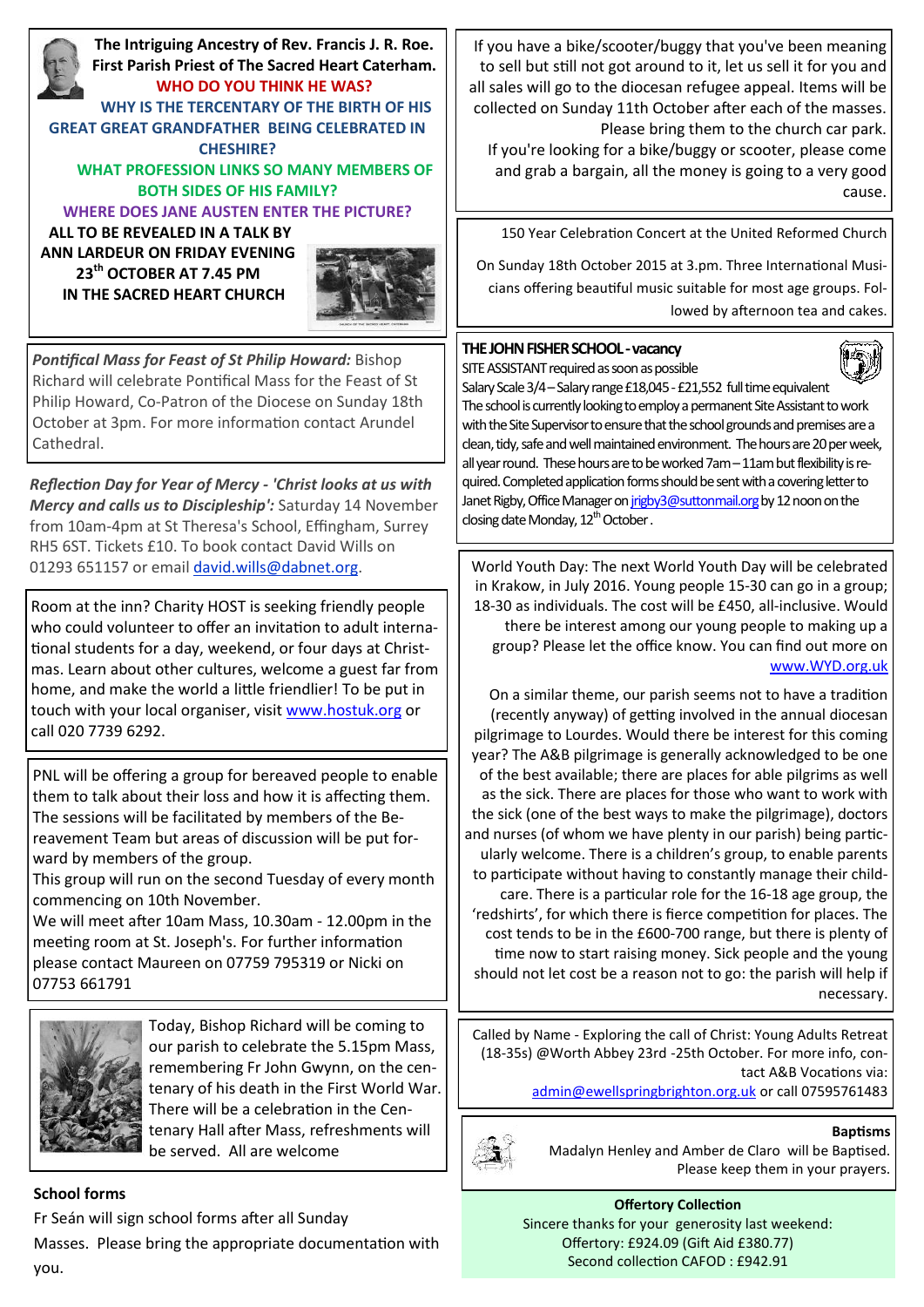#### **WHAT'S ON IN THE PARISH THIS WEEK**

| Sun $11$ th: | Children's liturgy at 9am & 10:45am        |  |
|--------------|--------------------------------------------|--|
|              | Masses                                     |  |
|              | Tea & Coffee after 10:45am Mass            |  |
| Mon:         | Tea & Coffee after Mass (Old Hall)         |  |
| Tues:        | 9:15am to 11:15am Toddler Group.           |  |
| Wed:         | 8pm Journey of Faith (Old Sacristy)        |  |
| Thurs:       | 8pm First Holy Communion Parent's meeting  |  |
|              | (Old Hall)                                 |  |
| Fri:         | 7:30pm to 11pm Parish club open            |  |
| Sun 18th:    | Children's liturgy at 9am & 10:45am Masses |  |
|              | Tea & Coffee after 10:45am Mass            |  |

Would Ministers of Holy Communion going to the tabernacle at Mass please endure that the doors of the tabernacle are not left wide open when they bring the ciborium to the altar. The doors needn't be locked at that stage, but simply closed over.

## **Second Collections**

Next Sunday there will be a second collection for MISSIO. This collection is not eligible for Parish Gift Aid. MISSIO have provided their own Gift Aid envelopes for you to use.

Extraordinary Ministers of Holy Communion: a date for your diaries. There will be an afternoon of reflection at Woldingham School on Saturday 14th November, beginning at 2.30 and ending with Mass, hopefully to end at 6.30pm or so. Communion ministers from throughout the deanery are warmly encouraged to attend.

# **A & B News**

Should any Parish organisations wish to have their events mentioned in the A & B News would they please contact Peter Patterson on 01883 348380 as he is short of feed back!

St Francis' School will be holding two Open Mornings for prospective parents on Tuesday  $13<sup>th</sup>$  October & Thursday 12th November 2015. The Headteacher will address parents at 9.15am, followed at 9.30am by a tour of the school. Any prospective parents who wish to attend should contact the school office.

**Marriage Anniversaries Mass 2015:** This year's Mass will be celebrated by Bishop Richard Moth on Saturday, 17th October, 12 noon, at Arundel Cathedral. All couples celebrating a landmark or significant anniversary are invited to apply for places. Please contact Katherine Bergin email: [katherine.bergin@dabnet.org](mailto:katherine.bergin@dabnet.org) or 01293 651152.

*We would like to express our sincere gratitude and appreciation of the decision to kindly grant us permission to visit Your parish. We heartily thank the Lord for You and Your parishioners' hospitality and precious help during the visit of our sisters. A possibility to visit was truly a blessing because it enabled us to continue our work. Let us assure You that You are always welcome here at St. Elisabeth's Convent.*



**Your Prayers are requested for the following persons who are ill or housebound:**

Pat Knight; Kathleen & John Saunders; Helen Keogh; Daisy Hill; Christopher Browne; Kit Monk; Krista Thompson; Jane Hill; Rosemary Whale; Pam Weaver; Jimmy Mullen; Bernie Horrocks; Margaret Robertson; Heather Tordimah; Jenny Rowen; Elizabeth Daley; Eileen, Mel & Rose Lattimore; Bryan Smith; Rose Knight; Oliver Farrell; Seeta Pillay; Christopher Miles; Pat McCoy; John Dunlop, Elise O'Connor, Malcolm Bowen, John Gilford, Chris Norman, Bridget Crook, Baby Tabitha Harrison, Christine Vernon, Peggy Sisman, Maureen Kelly, Sheila French, Val Williams & Alex Joseph-Gabriel.

 $\sum_{i=1}^{n} \sum_{j=1}^{n} \sum_{j=1}^{n} \sum_{j=1}^{n}$ We are told that our faith is founded on love – but ं both Moses and Jesus gave us a plethora of commandments. What's going on? What are these commandments and what do they mean? **Join us** for an elucidation of these and more – and of the readings for next Sunday.

**All welcome!** 

**8.00p.m. Wednesday 14th October,** 

**in the Old Sacristy** (next to the Old Hall)

## **FIRST HOLY COMMUNION 2015 /2016**

Registration has now closed for 2016.

We are excited to now start our programme which begins with the first **Parent only session** on **Thursday 15th October 2015 at 8pm** in the Old Hall.

# **DATES FOR YOUR DIARY**

Sunday 18th October 2015, 3:45pm - Parent & Child Session 1A.

Saturday 24th October 2015, 3:45pm - Parent & Child session 1B.

Saturday 7th November 2015, 3:45pm - Parent & Child session 2A.

**Sunday 8th November 2015, 10:45am - Enrolment Mass** Sunday 8th November 2015, 3:45pm - Parent & Child session 2B.

Saturday 21st November 2015, 3:45pm - Parent & Child session 3A.

Sunday 22nd November 2015, 3:45pm - Parent & Child session 3B.

**Saturday 28th November, 4pm - First Reconciliation (all children)**

All sessions will be in the Old Hall. As you will note each session is run twice. Candidates will need to commit to either session A or B.

If you have any questions, please contact Anne Marie Young via email on [fhc.sacredheart@gmail.com](mailto:fhc.sacredheart@gmail.com).